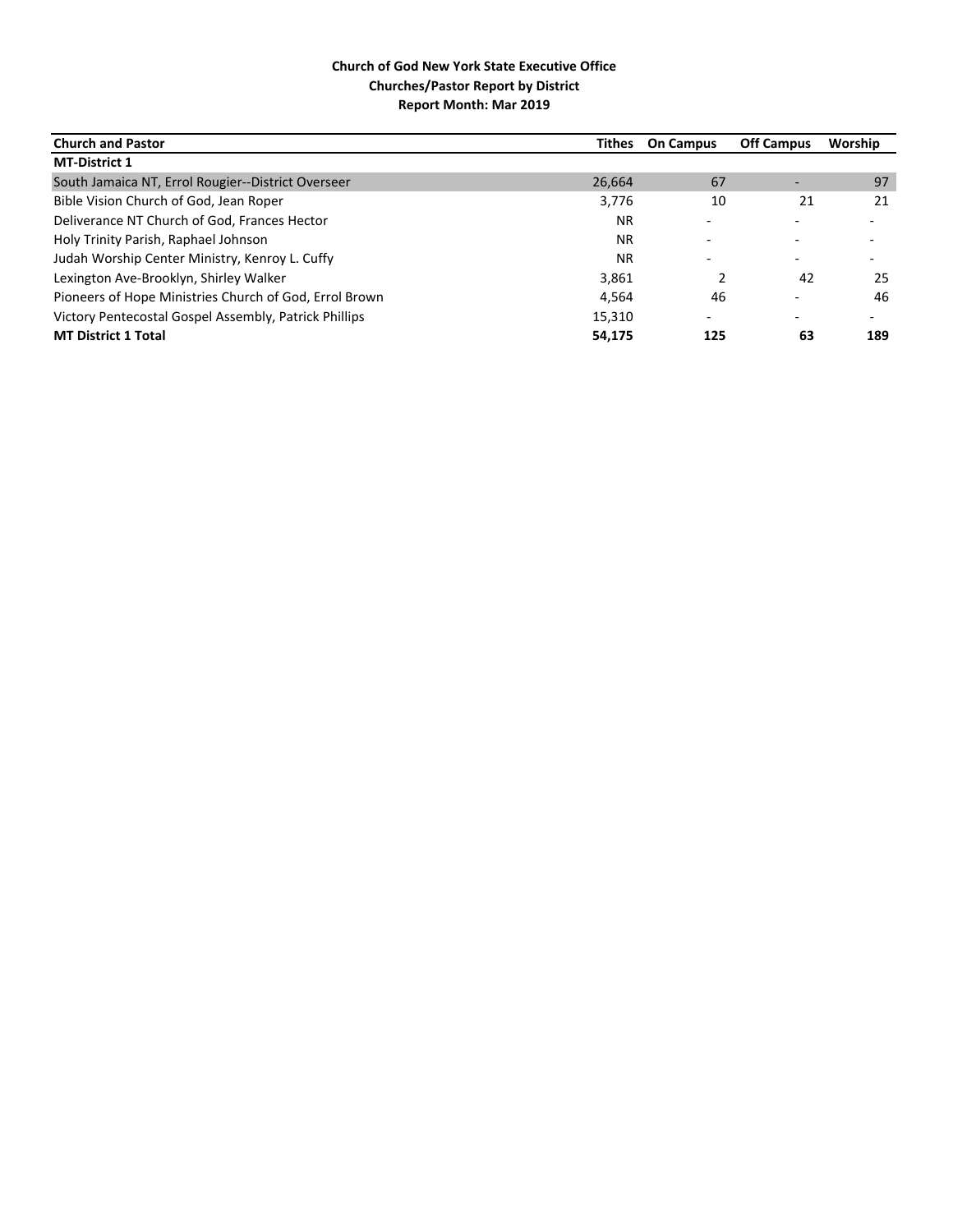| <b>Church and Pastor</b>                                          | <b>Tithes</b> | <b>On Campus</b>         | <b>Off Campus</b> | Worship |
|-------------------------------------------------------------------|---------------|--------------------------|-------------------|---------|
| <b>MT-District 2</b>                                              |               |                          |                   |         |
| East Flatbush Church of God, R. C. Hugh Nelson--District Overseer | 138,486       | 4,123                    | 1,137             | 713     |
| Brownsville Restoration Church of God, Alphonso Smith             | NR.           |                          |                   |         |
| Full Gospel Church of God, Vanetta Fairweather                    | 10,802        | 95                       | 100               | 110     |
| God With Us Ministries, Eduardo E Simmons                         | NR.           |                          |                   |         |
| Grace Deliverance Tabernacle, Mervin Harding                      | <b>NR</b>     |                          |                   |         |
| Miracle Temple Church of God, Gary Bobb                           | <b>NR</b>     |                          |                   |         |
| Purpose Life Church, Heston Williams                              | <b>NR</b>     | ٠                        |                   |         |
| The Emmanuel-Brooklyn, Curt Courtenay                             | <b>NR</b>     | $\overline{\phantom{0}}$ |                   |         |
| Upon This Rock Church of God, Francisco West                      | <b>NR</b>     |                          |                   |         |
| Vision Worship Center, Sylvester Thompson                         | 4.000         |                          |                   | 21      |
| <b>MT District 2 Total</b>                                        | 153.288       | 4.218                    | 1,237             | 844     |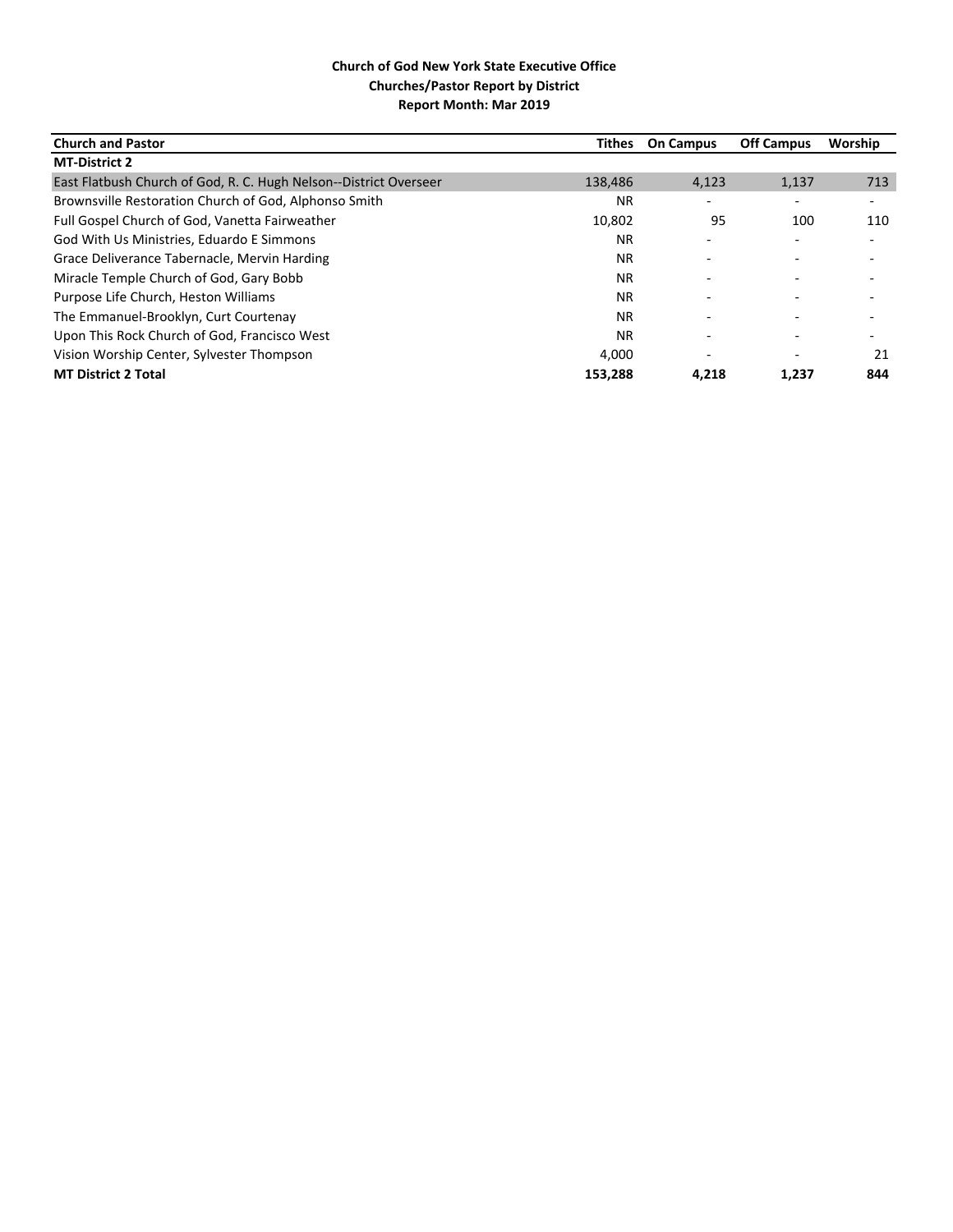| <b>Church and Pastor</b>                                  | Tithes  | <b>On Campus</b>         | <b>Off Campus</b>        | Worship                  |
|-----------------------------------------------------------|---------|--------------------------|--------------------------|--------------------------|
| LI-District 3                                             |         |                          |                          |                          |
| Evangel Church of God, Rick G. Mullins--District Overseer | 36,643  | 45                       | 40                       | 264                      |
| Calvary Tabernacle, Christopher Capaldo                   | 5,776   |                          |                          |                          |
| Emmanuel Church of God, Eli Turnil                        | NR.     | $\overline{\phantom{0}}$ |                          |                          |
| Fields Of Faith, Dolores T Vassallo                       | 267     | 5                        |                          |                          |
| House of Prayer Church of God, Rudranath Rudy Maraj       | ΝR      | $\overline{\phantom{0}}$ |                          |                          |
| Lighthouse Tabernacle, David Fox                          | 65,634  | 1,073                    | 16                       | 623                      |
| Living Word-Smithtown, Doug Jansson                       | 22,000  | 415                      | 350                      | 320                      |
| Massapegua, James Capo                                    | NR.     | $\overline{\phantom{a}}$ |                          | $\overline{\phantom{a}}$ |
| New Life Church of God-Commack, Jacob Abraham             | 7.525   | 15                       | $\overline{\phantom{0}}$ | 35                       |
| LI District 3 Total                                       | 137.845 | 1,553                    | 406                      | 1,242                    |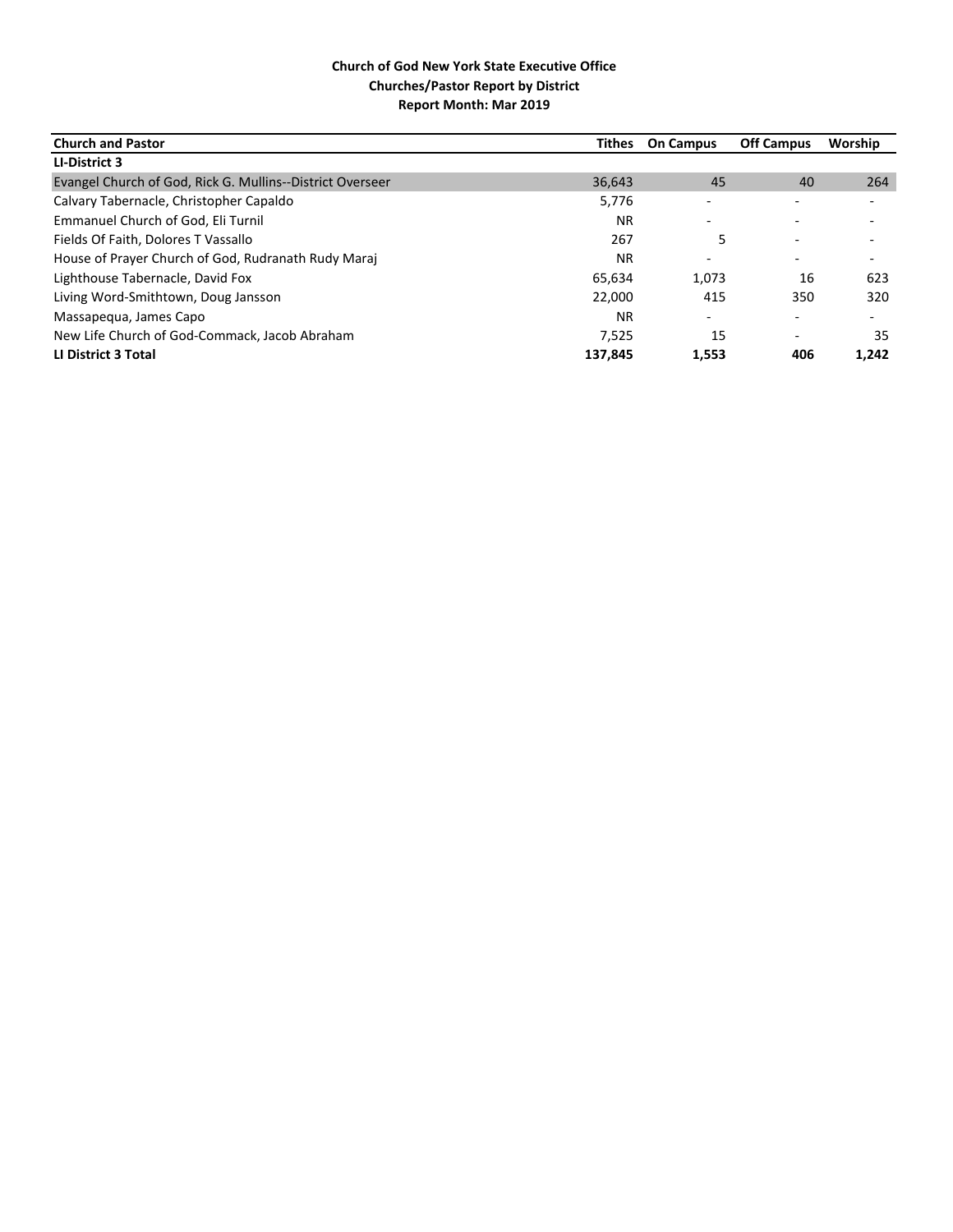| <b>Church and Pastor</b>                                     | Tithes    | <b>On Campus</b> | <b>Off Campus</b> | Worship                  |
|--------------------------------------------------------------|-----------|------------------|-------------------|--------------------------|
| <b>MT-District 4</b>                                         |           |                  |                   |                          |
| Remsen Ave. Church of God, Brugard Brutus--District Overseer | 10,255    | 315              | 50                | 540                      |
| Christ is Coming Soon Church of God, Robert Guillaume        | <b>NR</b> | ۰                | -                 | $\overline{\phantom{0}}$ |
| Classon Ave-Haitian, Marie Fontus                            | 1,500     | 6                | 10                | 40                       |
| Cortelyou Rd, Diane Jacques St. Surin                        | NR.       |                  |                   |                          |
| E 51st St-Brooklyn, John Samedi                              | <b>NR</b> | ٠                |                   |                          |
| Ebenezer Haitian, Roland Bernadin                            | <b>NR</b> |                  |                   |                          |
| Faith, Love, And Praise Church of God, Joel Bossous          | <b>NR</b> |                  |                   |                          |
| Faithful Church of God, Jean Claude Michel                   | <b>NR</b> | ٠                |                   |                          |
| Flatbush Ave, Delinois Cajuste                               | NR.       |                  |                   |                          |
| Holiness Temple Church of God                                | 1,821     |                  | 8                 |                          |
| Metrotab Manahaim Church Of God, James Jean                  | NR.       |                  |                   |                          |
| Nostrand Ave, Rosette Valnord                                | <b>NR</b> |                  |                   |                          |
| Truth, Moise Desroches                                       | <b>NR</b> |                  |                   |                          |
| <b>MT District 4 Total</b>                                   | 13,576    | 321              | 68                | 580                      |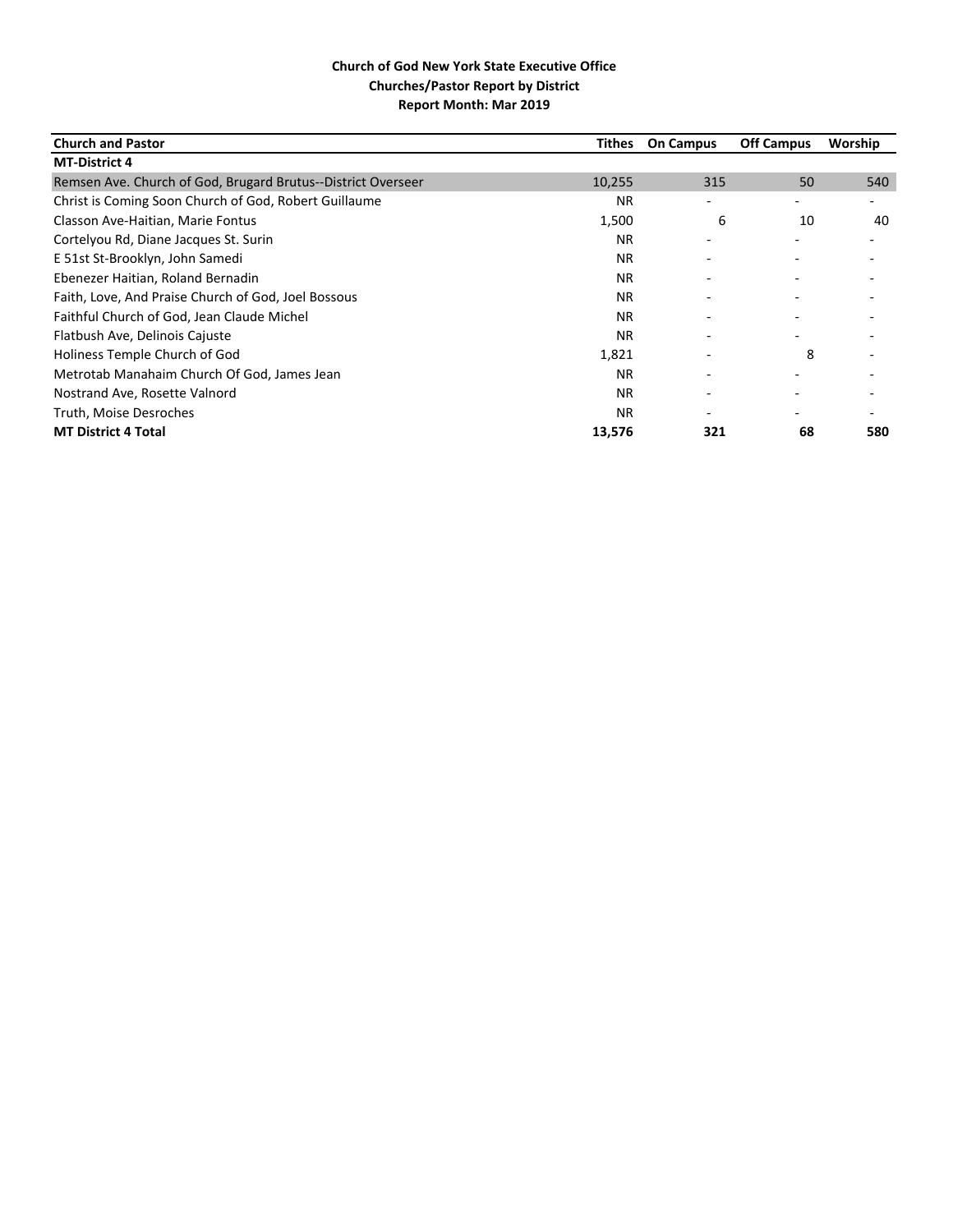| <b>Church and Pastor</b>                                   |        | Tithes On Campus         | <b>Off Campus</b> | Worship |
|------------------------------------------------------------|--------|--------------------------|-------------------|---------|
| <b>MT-District 5</b>                                       |        |                          |                   |         |
| Manhattan Church of God, Emmanuel Denis--District Overseer |        |                          |                   |         |
| Huntington Haitian, Georges Franck                         | 10,730 | 110                      |                   | 130     |
| Manhattan-Uppertown, Jean Milou Octelene                   | ΝR     | $\overline{\phantom{0}}$ |                   |         |
| Mount Vernon - Haitian, Jean Carlos Charles                | ΝR     | ۰                        |                   |         |
| New Rochelle Haitian, Joanes Rousseau                      | 10.654 | 51                       | 20                | 82      |
| Yonkers-Haitian, Manfred Jean-Louis                        | ΝR     | $\overline{\phantom{0}}$ |                   |         |
| <b>MT District 5 Total</b>                                 | 21.383 | 161                      | 20                | 212     |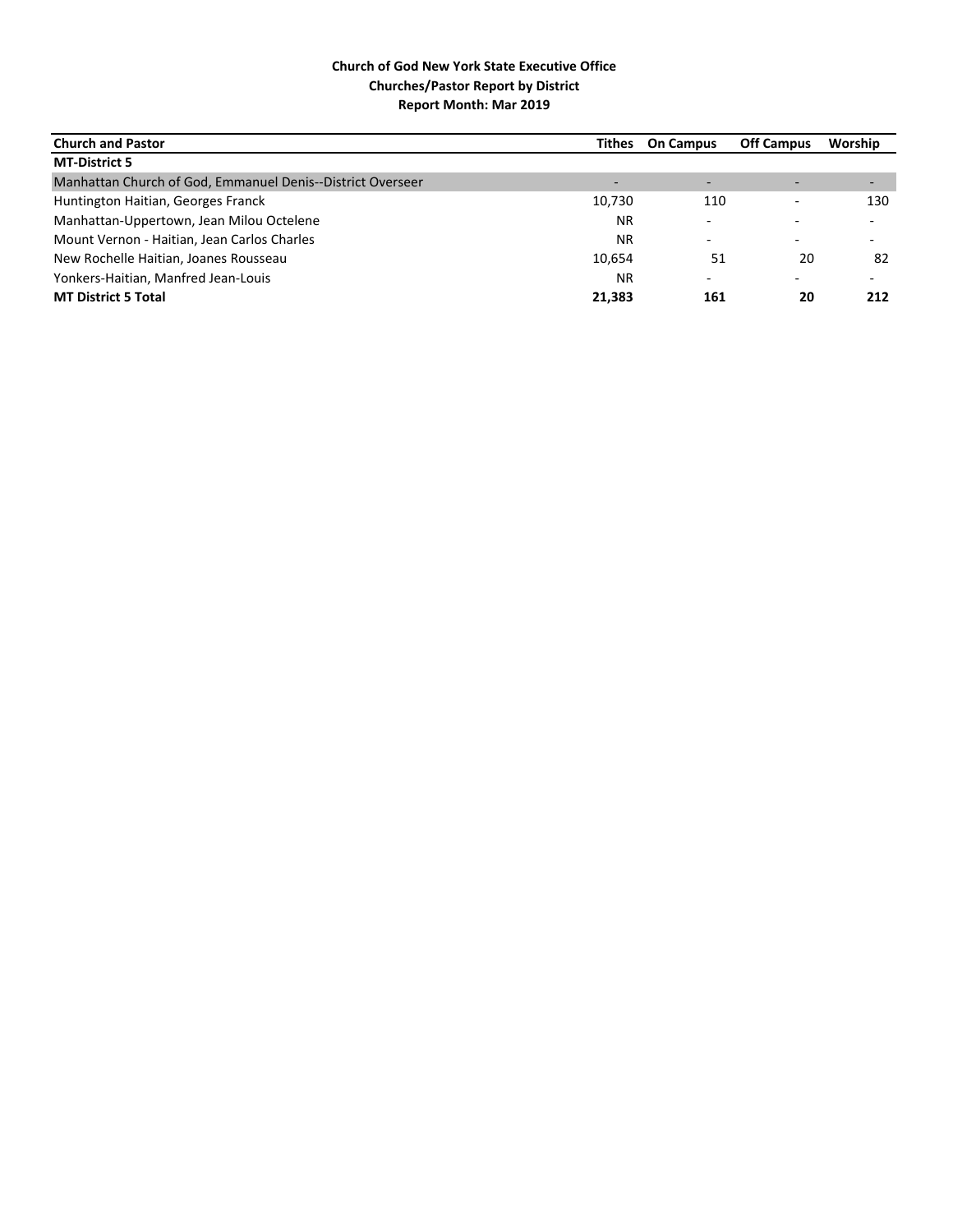| <b>Church and Pastor</b>                          | Tithes    | <b>On Campus</b>         | <b>Off Campus</b>        | Worship                  |
|---------------------------------------------------|-----------|--------------------------|--------------------------|--------------------------|
| <b>MT-District 6</b>                              |           |                          |                          |                          |
| Spring Valley, Edner B Ligonde--District Overseer | 22,000    | 50                       | 30                       | 168                      |
| Seed Church Of God, Hermann Michel                | <b>NR</b> | $\overline{\phantom{0}}$ |                          |                          |
| Trinity Church of God, Guisley Noisin             | ΝR        | -                        | $\overline{\phantom{0}}$ | $\overline{\phantom{0}}$ |
| <b>MT District 6 Total</b>                        | 22,000    | 50                       | 30                       | 168                      |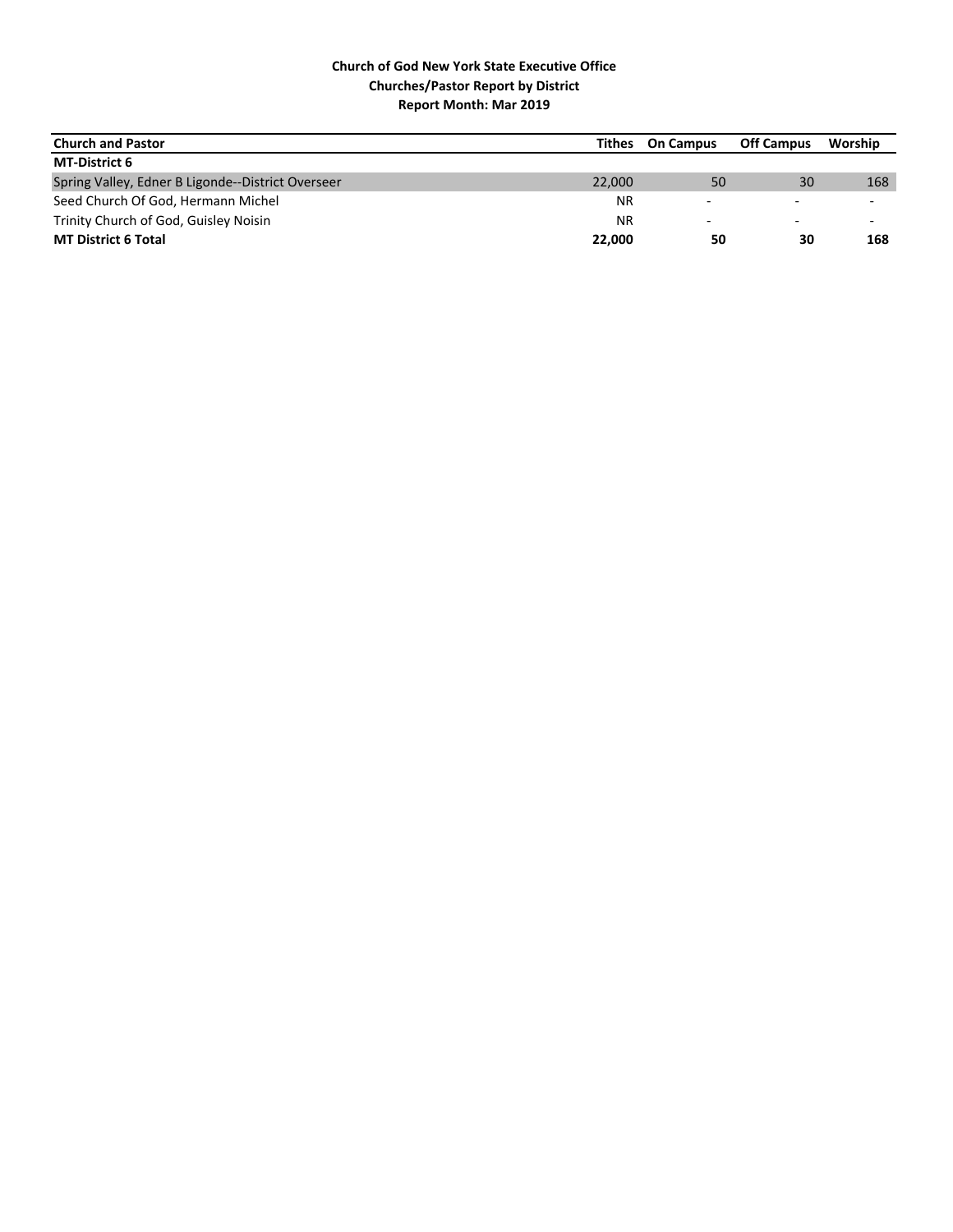| <b>Church and Pastor</b>                                      | Tithes    | <b>On Campus</b>         | <b>Off Campus</b>        | Worship                  |
|---------------------------------------------------------------|-----------|--------------------------|--------------------------|--------------------------|
| <b>MT-District 7</b>                                          |           |                          |                          |                          |
| Francis L Blvd-Haitian, Emmanuel Blanchard--District Overseer | 14.726    | 210                      | 188                      | 371                      |
| Cambria Heights-Haitian, Pierre Joseph                        | ΝR        |                          |                          | $\overline{\phantom{0}}$ |
| Clarkson Ave, Clarens Lapointe                                | <b>NR</b> |                          |                          |                          |
| Corner Stone Church of God, Edvard Esteve                     | ΝR        |                          |                          | $\overline{\phantom{0}}$ |
| Elise Evangelique Salem, Enid St. Louis                       | ΝR        | $\overline{\phantom{0}}$ | $\overline{\phantom{0}}$ | $\overline{\phantom{0}}$ |
| <b>MT District 7 Total</b>                                    | 14.726    | 210                      | 188                      | 371                      |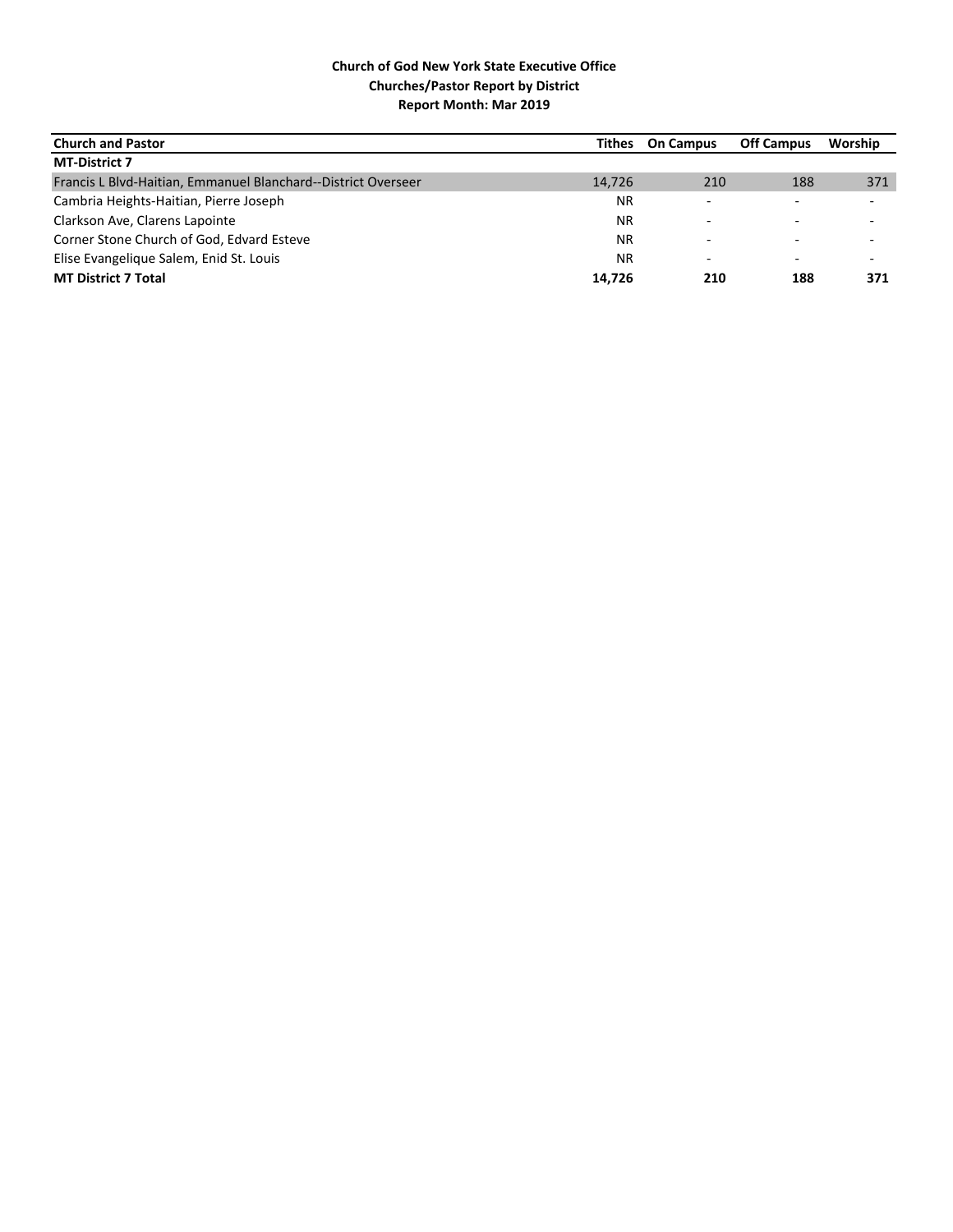| <b>Church and Pastor</b>                                             | <b>Tithes</b> | <b>On Campus</b> | <b>Off Campus</b>        | Worship                  |
|----------------------------------------------------------------------|---------------|------------------|--------------------------|--------------------------|
| <b>MT-District 8</b>                                                 |               |                  |                          |                          |
| Ebenezer Full Gospel Church of God, Kurian George--District Overseer | 1,200         |                  |                          | 63                       |
| Bethel Church of God India, C D Georgekutty                          | 1,850         |                  |                          | 54                       |
| Bronx-India, Thankachan Thomas                                       | NR.           |                  |                          |                          |
| Emmanuel Pentecostal, Finney Thomas                                  | 4,267         |                  | $\overline{\phantom{a}}$ | 50                       |
| Faith Tabernacle-India, Thomas V Zacharia                            | <b>NR</b>     |                  |                          |                          |
| First Church of God, Cecil Mathew                                    | 5,000         |                  |                          |                          |
| Mount Zion Church of God, Biju Thomas                                | NR.           |                  |                          |                          |
| Queens-India, Benjamin Thomas                                        | <b>NR</b>     |                  |                          | -                        |
| Shalem Church of God, Sabu George                                    | 500           |                  |                          | 10                       |
| Yonkers Church of God, Kurian Moses                                  | NR.           | ٠                |                          | $\overline{\phantom{0}}$ |
| <b>MT District 8 Total</b>                                           | 12,817        |                  | $\overline{\phantom{0}}$ | 177                      |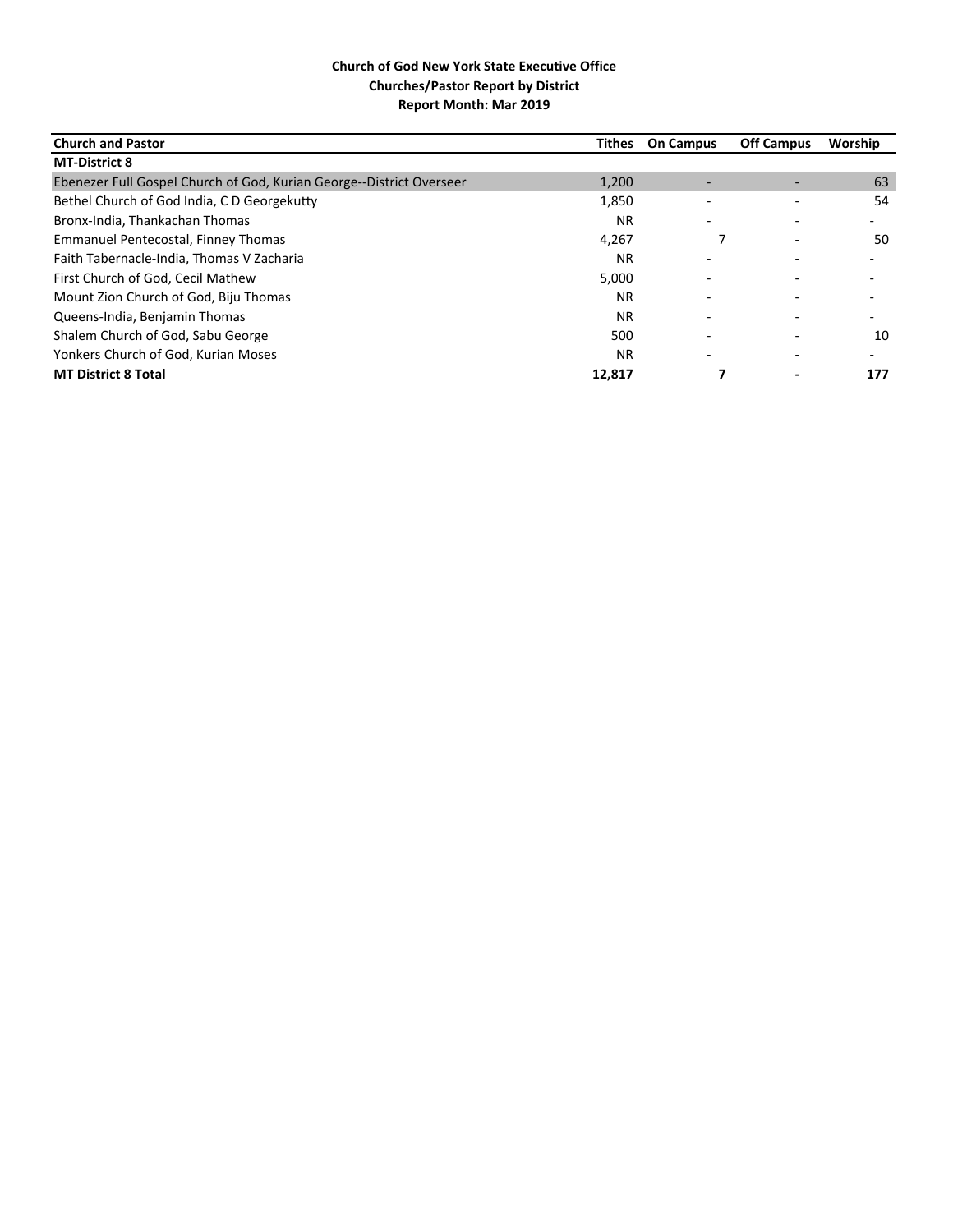| <b>Church and Pastor</b>                                |           | <b>Tithes</b> On Campus      | <b>Off Campus</b>        | Worship                  |
|---------------------------------------------------------|-----------|------------------------------|--------------------------|--------------------------|
| LI-District 10                                          |           |                              |                          |                          |
| Abundant Life-Holbrook, Gregory Wilk--District Overseer | <b>NR</b> | $\qquad \qquad \blacksquare$ |                          |                          |
| Faith Tabernacle, James Graziano                        | 15,000    | 200                          | 150                      | 400                      |
| Harvest Tabernacle Church of God, James R Pendleton     | <b>NR</b> | $\overline{\phantom{a}}$     | $\overline{\phantom{0}}$ | $\overline{\phantom{a}}$ |
| Ministerio Casa de Adoracion, Sergio Salazar            | 1,450     | $\overline{\phantom{0}}$     |                          |                          |
| Victory-East Patchogue, Anthony Seaton                  | 10.794    | 42                           |                          | 80                       |
| World Outreach, Dennis Evensen                          | 12,883    | 30                           | 20                       | 75                       |
| LI District 10 Total                                    | 40,127    | 272                          | 175                      | 555                      |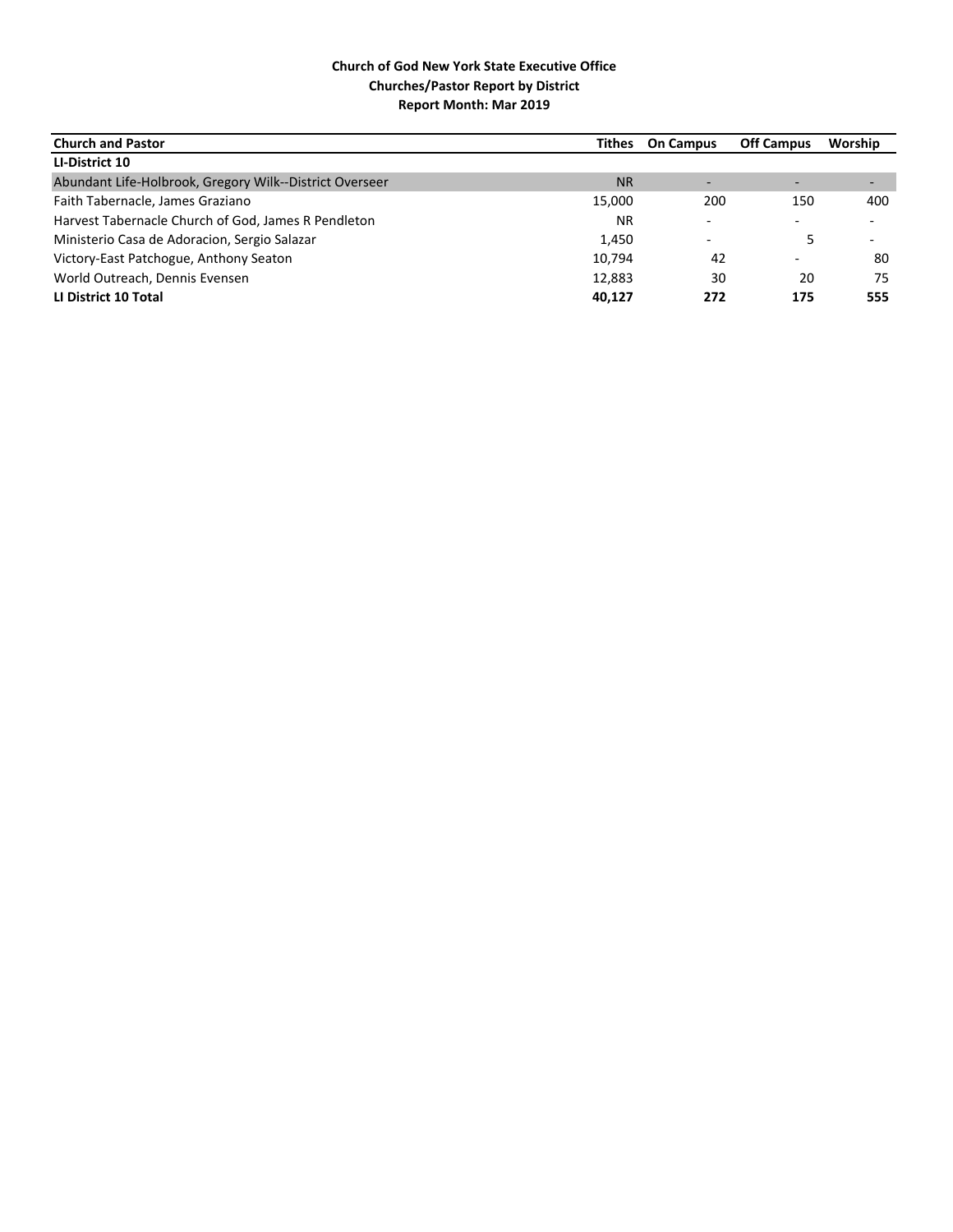| <b>Church and Pastor</b>                                  | <b>Tithes</b> | <b>On Campus</b>         | <b>Off Campus</b> | Worship                  |
|-----------------------------------------------------------|---------------|--------------------------|-------------------|--------------------------|
| <b>MT-District 11</b>                                     |               |                          |                   |                          |
| Mount Vernon, Clifford Thompson--District Overseer        | 46,117        | 214                      |                   | 293                      |
| Elim Church of God, Marcia Pauline Pennicott              | 9,961         | 20                       | 4                 | 160                      |
| Faith Church of God-West Park, Max R. Faricloth           | <b>NR</b>     |                          |                   |                          |
| Fulton Avenue Church of God, George Hall                  | 4,171         | 40                       |                   | 50                       |
| Solid Rock COG, Thomas Stimpson                           | <b>NR</b>     | $\overline{\phantom{0}}$ |                   | $\overline{\phantom{0}}$ |
| Spring Valley NT Church of God, Brenda McCrea-Compass     | 864           | 8                        |                   | 72                       |
| Tabernacle Church of God, Egdal Henri-Mundle              | 396           | 34                       |                   | 49                       |
| The Gathering International Ministries, Lezmine Hawthorne | 5,776         | 37                       |                   | 40                       |
| The United Church of God, Margaret Forrester              | <b>NR</b>     |                          |                   |                          |
| Victory! Walden                                           | 2,506         |                          |                   |                          |
| <b>MT District 11 Total</b>                               | 67,284        | 353                      |                   | 664                      |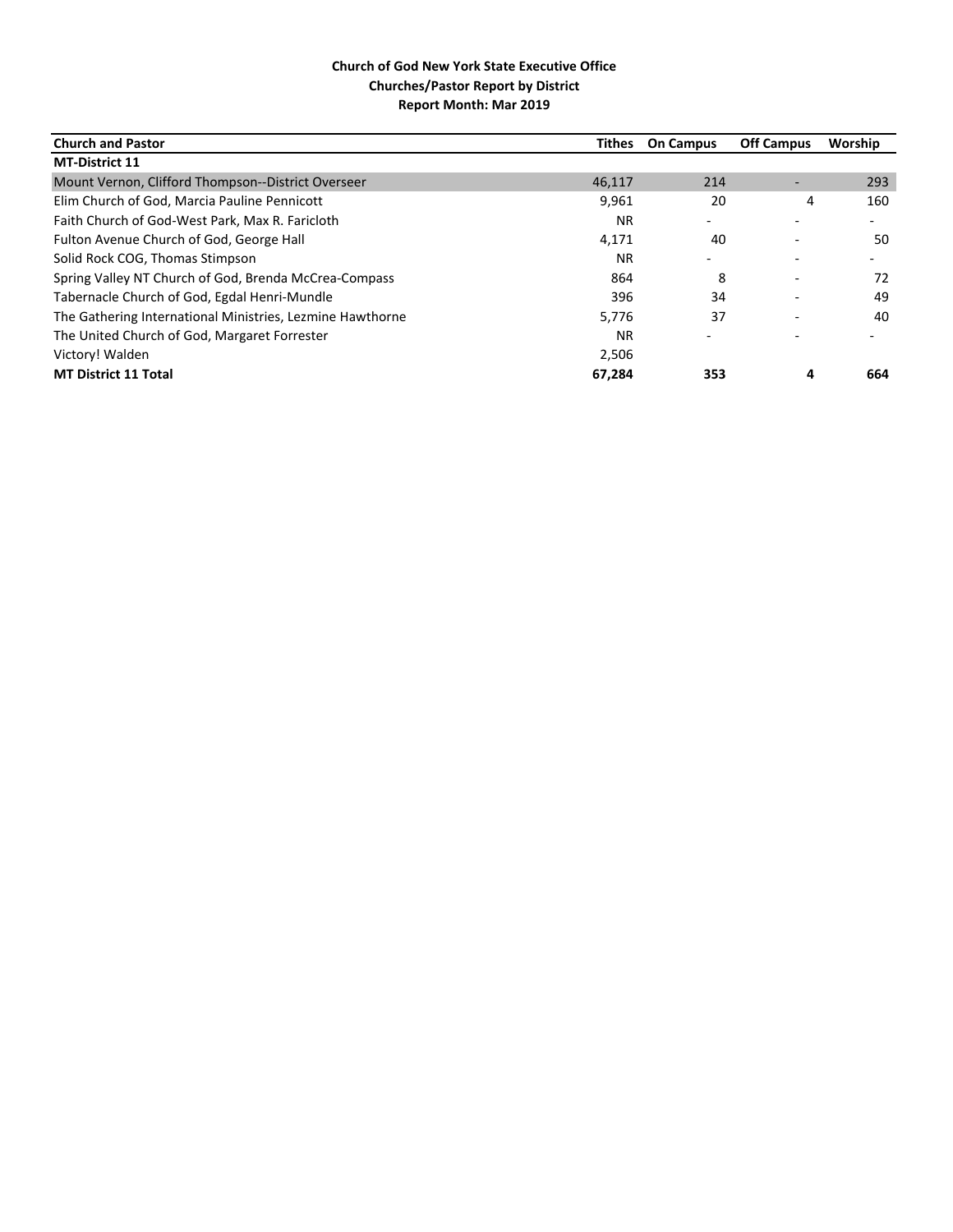| <b>Church and Pastor</b>      | Tithes    | <b>On Campus</b> | <b>Off Campus</b>        | Worship                  |
|-------------------------------|-----------|------------------|--------------------------|--------------------------|
| <b>MT-District 12</b>         |           |                  |                          |                          |
| New York-Bethzatha, David Kim | <b>NR</b> |                  |                          | $\overline{\phantom{0}}$ |
| Dae Myung, Yoon Yong-Duk      | <b>NR</b> |                  |                          | $\overline{\phantom{0}}$ |
| Jusim Korean, Yong Kun Yun    | <b>NR</b> |                  | $\overline{\phantom{0}}$ | $\overline{\phantom{a}}$ |
| <b>MT District 12 Total</b>   | -         | $\blacksquare$   | $\overline{\phantom{0}}$ | $\overline{\phantom{0}}$ |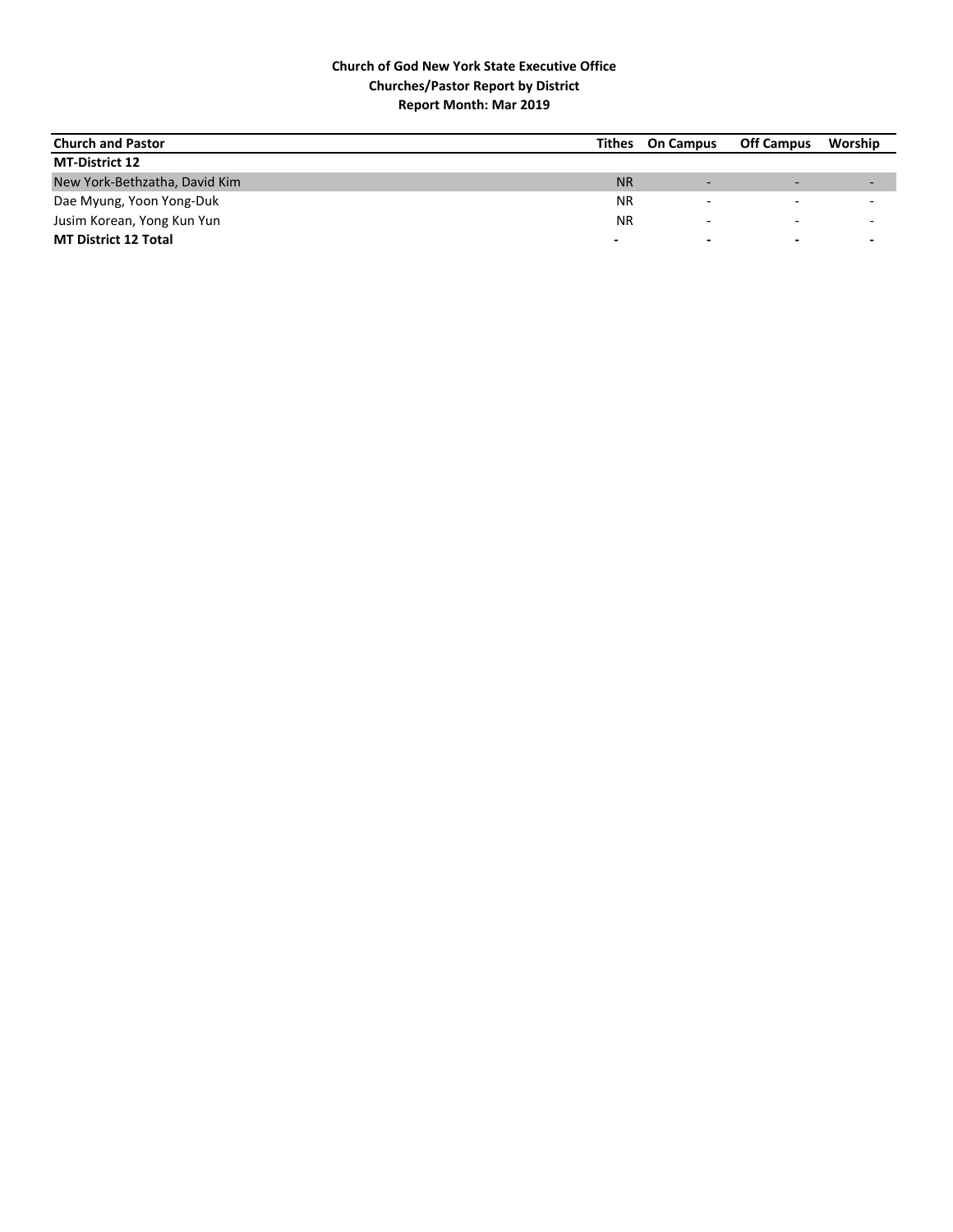| <b>Church and Pastor</b>                     |           | Tithes On Campus         | <b>Off Campus</b> | Worship |
|----------------------------------------------|-----------|--------------------------|-------------------|---------|
| <b>UP-District 14</b>                        |           |                          |                   |         |
| Living Waters                                | <b>NR</b> | $\overline{\phantom{0}}$ |                   |         |
| Albany - Praise Tabernacle, Larry Dudley     | <b>NR</b> | $\overline{\phantom{0}}$ |                   |         |
| Damascus Church of God, David Colon          | ΝR        |                          |                   |         |
| Healing Waters Church of God, Kermit Lavigne | ΝR        |                          |                   |         |
| Peru Church of God, Daniel Elder             | ΝR        | -                        |                   |         |
| <b>UP District 14 Total</b>                  |           |                          |                   |         |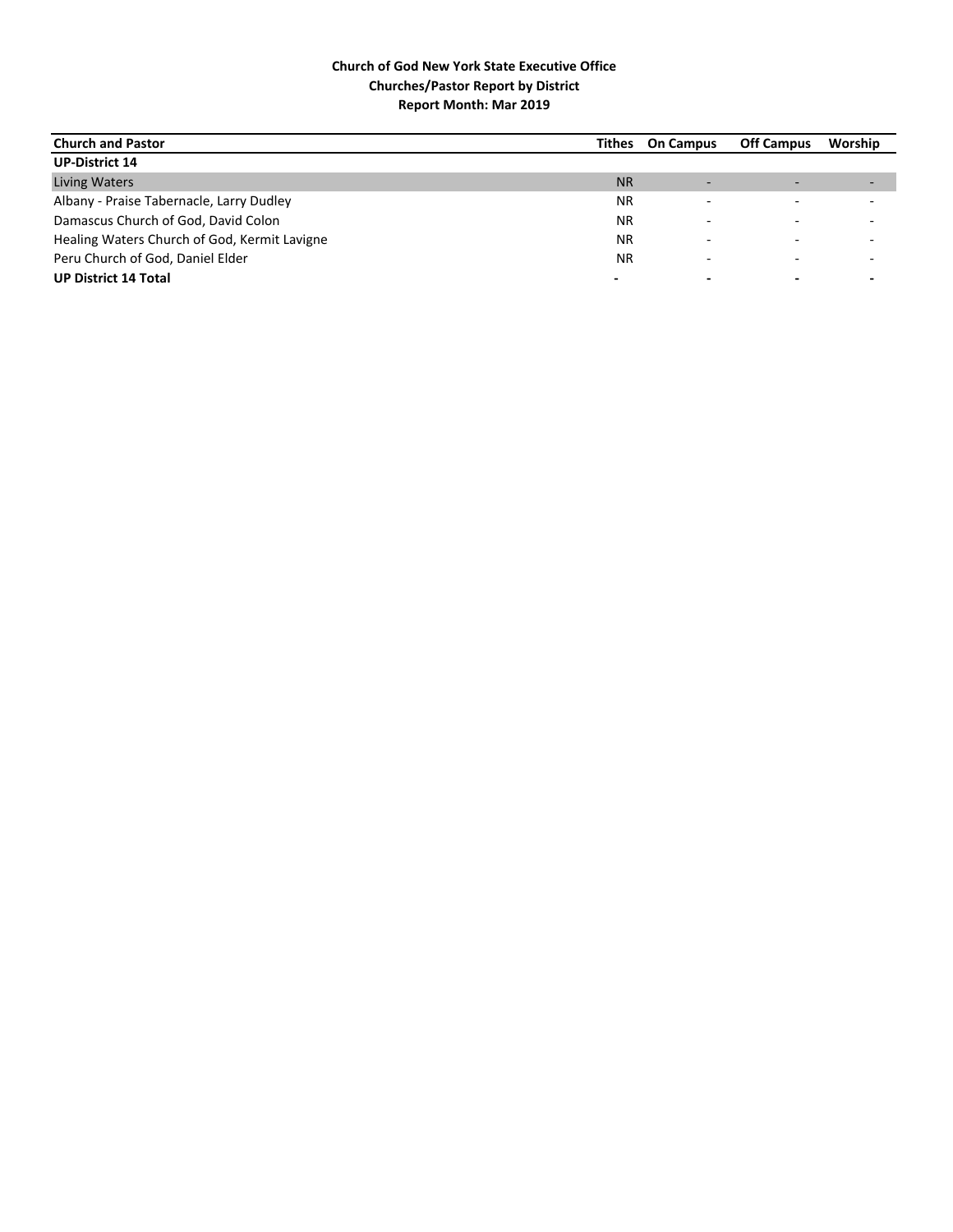| <b>Church and Pastor</b>                 | Tithes                   | <b>On Campus</b> | <b>Off Campus</b> | Worship                  |
|------------------------------------------|--------------------------|------------------|-------------------|--------------------------|
| <b>UP-District 15</b>                    |                          |                  |                   |                          |
| <b>Greater Niagara Falls</b>             | 11,810                   | 457              | 489               | 168                      |
| Arcade                                   | <b>NR</b>                |                  |                   | $\overline{\phantom{0}}$ |
| Buffalo-Emmanuel Temple, Jason Whitaker  | $\overline{\phantom{0}}$ |                  |                   | $\overline{\phantom{0}}$ |
| Greater Niagara Falls, Joseph Whitman    | $\overline{\phantom{0}}$ |                  |                   | $\overline{\phantom{0}}$ |
| Healing Word Ministries, Leecroft Clarke | 5.687                    | 88               | 102               | 63                       |
| <b>UP District 15 Total</b>              | 17,497                   | 545              | 591               | 231                      |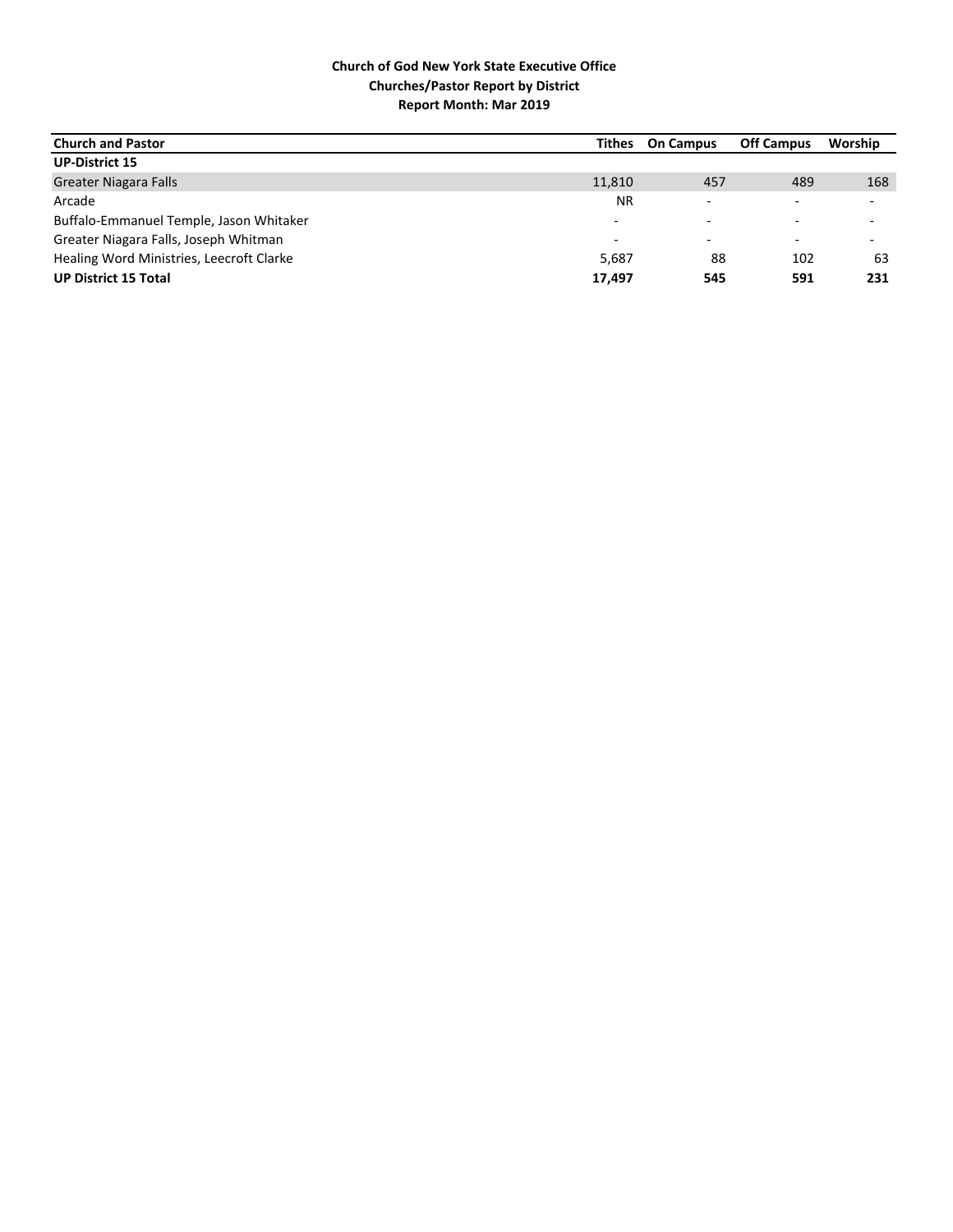| <b>Church and Pastor</b>                                     |           | Tithes    | <b>On Campus</b> | <b>Off Campus</b> | Worship |
|--------------------------------------------------------------|-----------|-----------|------------------|-------------------|---------|
| <b>UP-District 16</b>                                        |           |           |                  |                   |         |
| Restoration-Rochester, Lee Thomas McCloud--District Overseer | <b>NR</b> |           |                  |                   |         |
| Higher Heights, Julius Brunson                               |           | <b>NR</b> |                  |                   |         |
| Miracle Outreach, Mary L Robinson                            |           |           |                  | 20                | 16      |
| New Covenant Church of God Ministries, Woodrow Wilson        |           | 3,870     | 60               | 45                | 60      |
| <b>UP District 16 Total</b>                                  |           | 3,870     | 60               | 65                | 76      |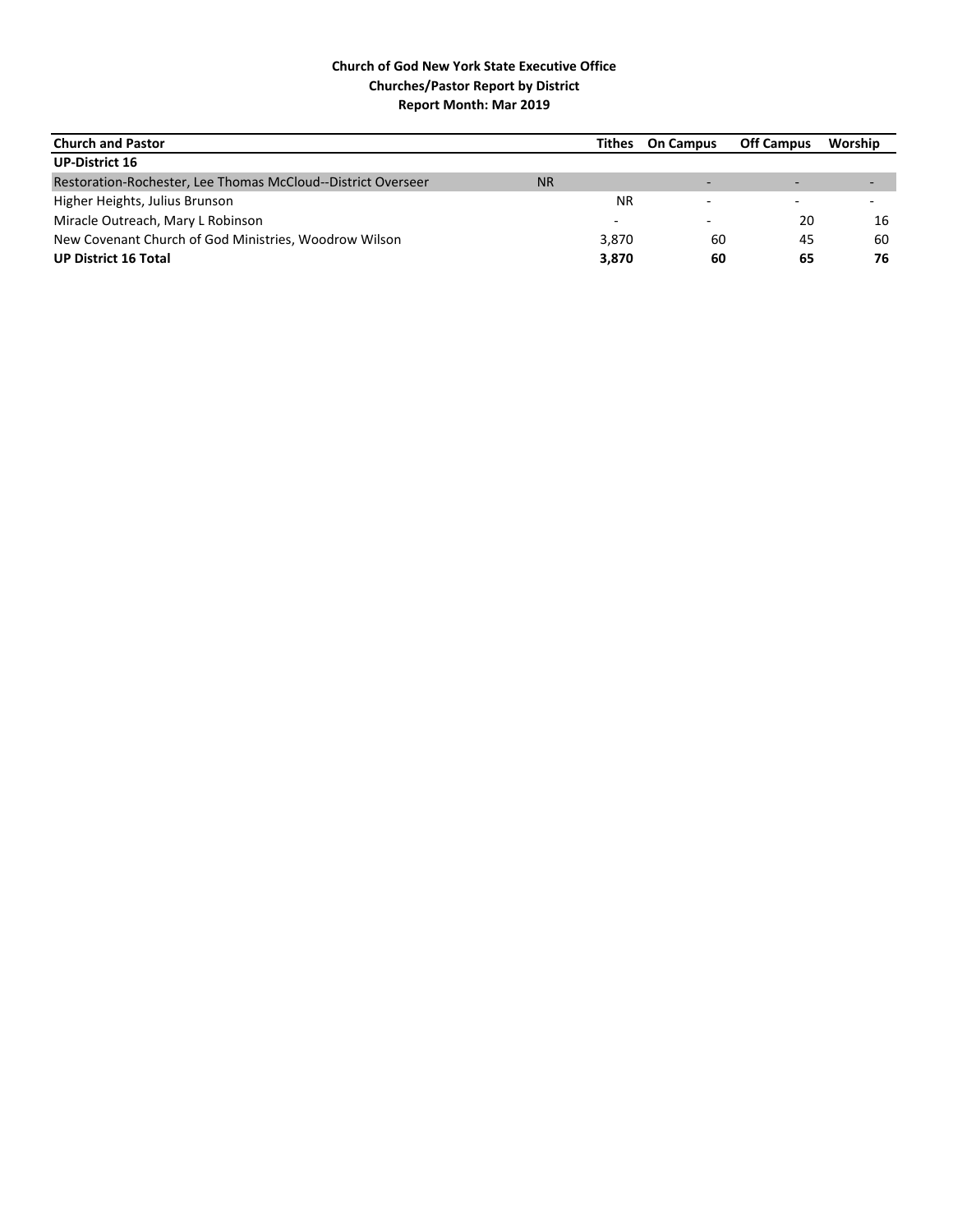| <b>Church and Pastor</b>                                                 | Tithes    | <b>On Campus</b> | <b>Off Campus</b> | Worship                  |
|--------------------------------------------------------------------------|-----------|------------------|-------------------|--------------------------|
| <b>UP-District 17</b>                                                    |           |                  |                   |                          |
| Flint Creek, Russell Willemsen--District Overseer                        | 3,117     | 10               |                   | 17                       |
| Auburn, Frederick J Colombo                                              | 6,400     | 25               |                   | 42                       |
| House of Refuge-Iglesia De Dios Casa De Refugio, Alfredo Resendiz-Pineda | <b>NR</b> |                  |                   |                          |
| House of Restoration, Pedro Gomez                                        | <b>NR</b> |                  |                   | $\overline{\phantom{0}}$ |
| Newark, Jamie Riviera                                                    | <b>NR</b> |                  |                   |                          |
| <b>UP District 17 Total</b>                                              | 9,517     | 35               |                   | 59                       |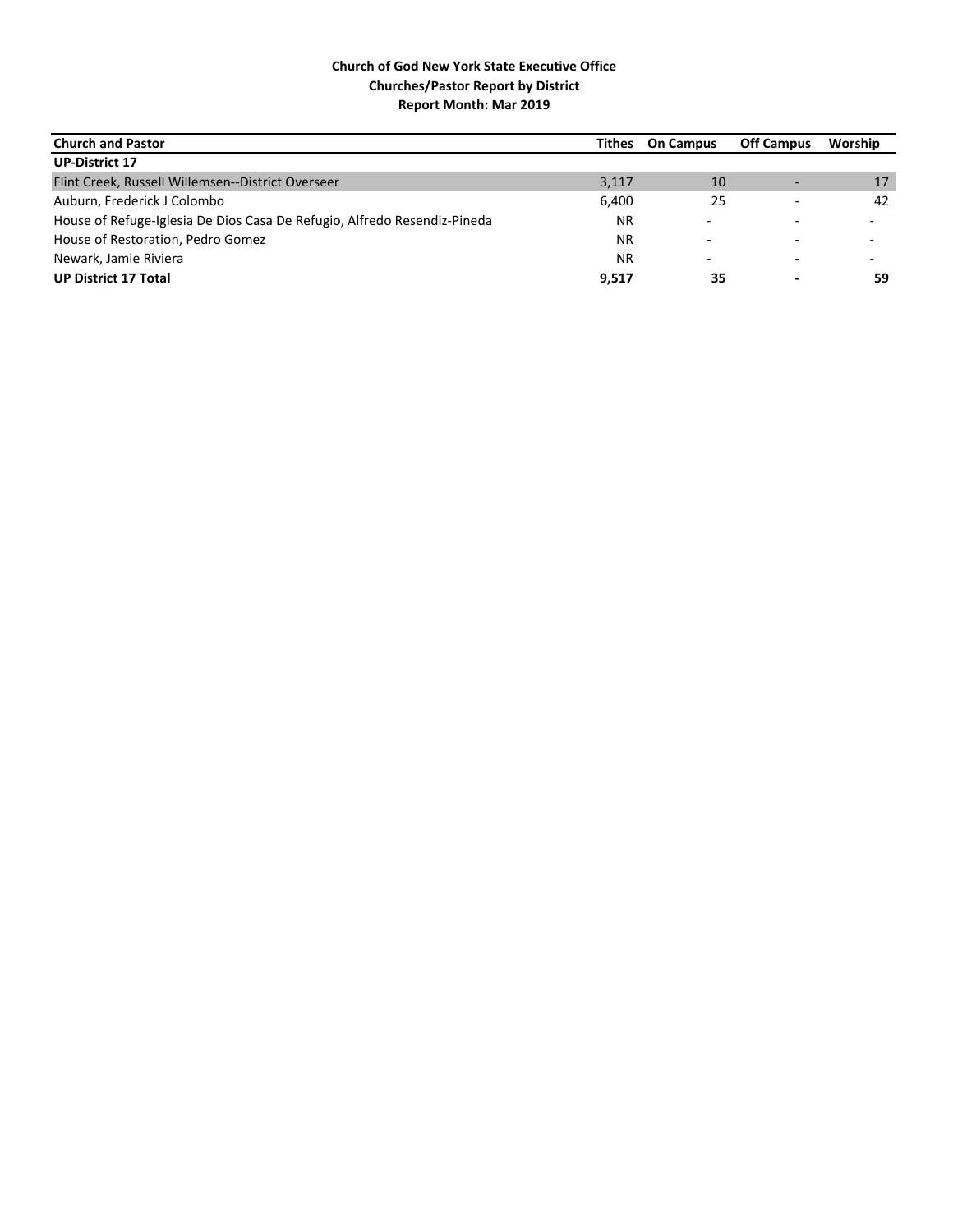| <b>Church and Pastor</b>                               | Tithes    | <b>On Campus</b>         | <b>Off Campus</b> | Worship                  |
|--------------------------------------------------------|-----------|--------------------------|-------------------|--------------------------|
| <b>UP-District 19</b>                                  |           |                          |                   |                          |
| Mexico Lighthouse, Ronald Lee Russell                  | <b>NR</b> |                          |                   | $\overline{\phantom{0}}$ |
| Church of God Soldiers of Jesus Christ, Carlos Mercado | <b>NR</b> |                          |                   |                          |
| North Syracuse, Valetta Fortino                        |           |                          |                   |                          |
| Relevant Church of God, Carlos Mercado                 | <b>NR</b> |                          |                   |                          |
| <b>UP District 19 Total</b>                            | -         | $\overline{\phantom{0}}$ |                   |                          |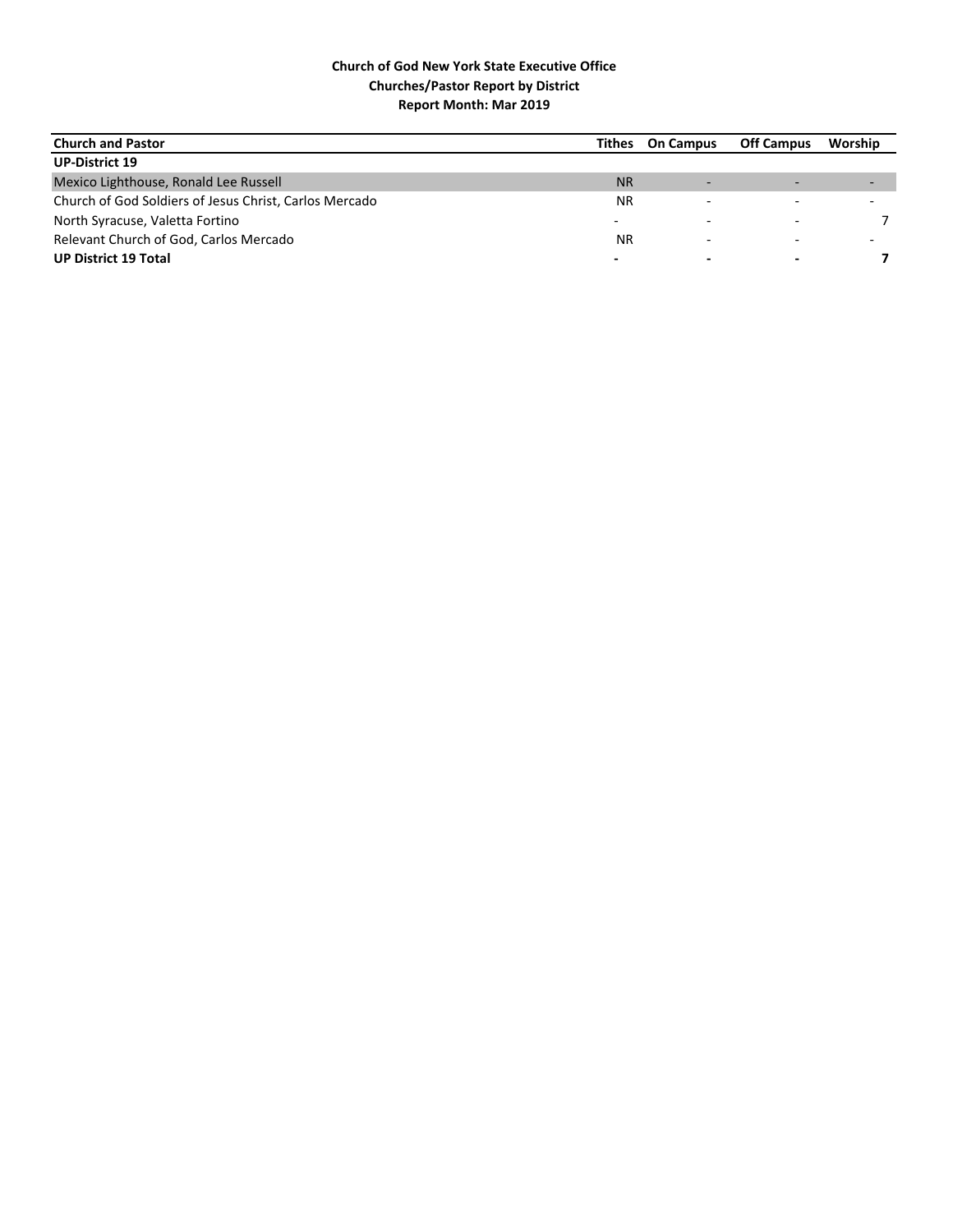| <b>Church and Pastor</b>                                   | Tithes    | <b>On Campus</b>         | <b>Off Campus</b> | Worship                  |
|------------------------------------------------------------|-----------|--------------------------|-------------------|--------------------------|
| <b>MT-District 20</b>                                      |           |                          |                   |                          |
| Bronxwood International, Acklan Quarrie--District Overseer | 76,093    | 144                      |                   | 453                      |
| Greater Deliverance COG, Gaylord Pennicott                 | NR.       | $\overline{\phantom{a}}$ |                   | $\overline{\phantom{0}}$ |
| Highest Praise Church of God, Lennie Garfield Pennicott    | 9,190     | 25                       | 30                | 70                       |
| New Life Church of God, Judith Joseph                      | <b>NR</b> | $\overline{\phantom{0}}$ |                   | $\overline{\phantom{0}}$ |
| New Testament Temple Seymour Avenue, Paul A. Peart         | 67.017    | 120                      | 100               | 400                      |
| Woodycrest, Julian Stephenson                              | 12.048    | 47                       | 13                | 62                       |
| <b>MT District 20 Total</b>                                | 164.348   | 336                      | 143               | 985                      |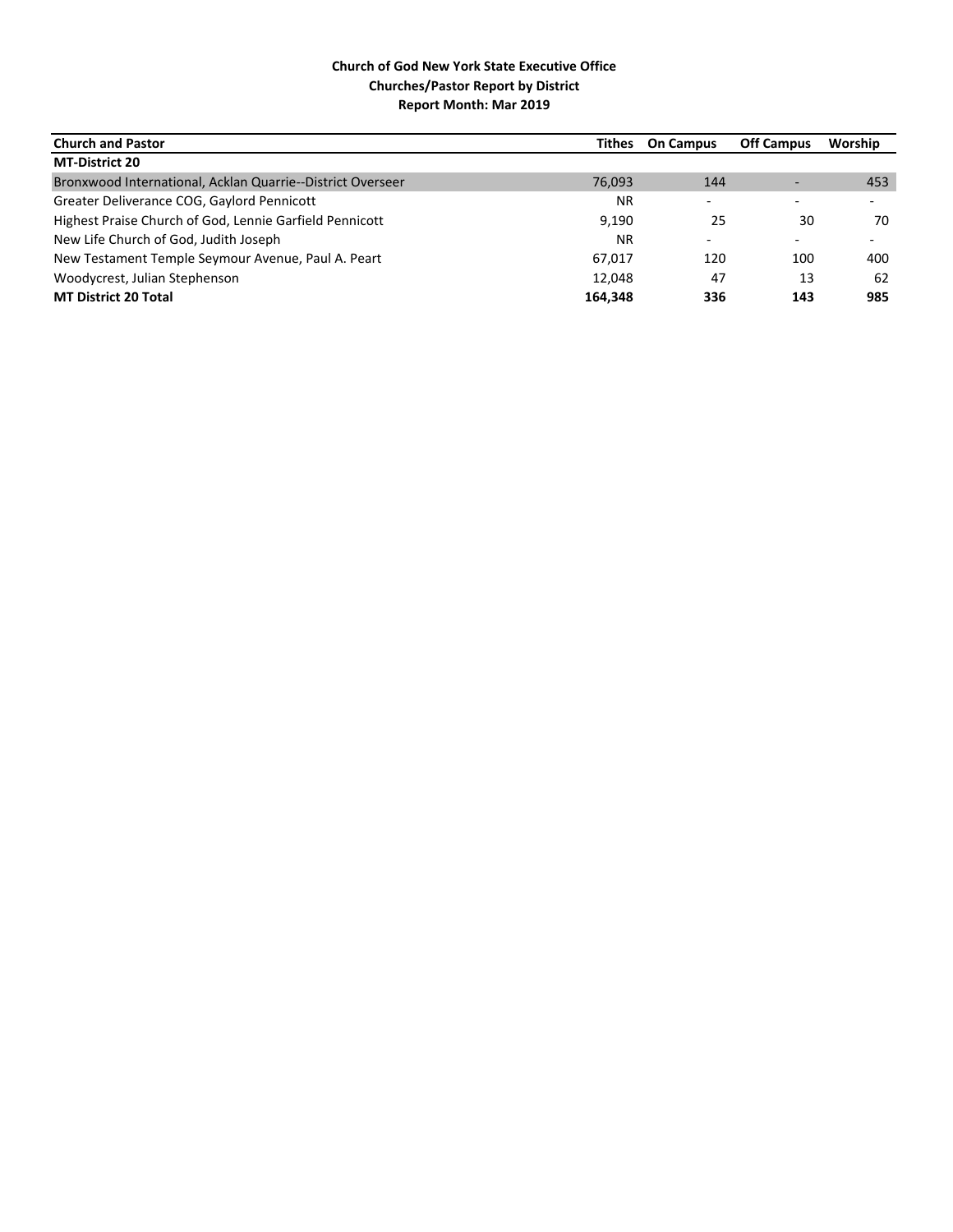| <b>Church and Pastor</b>                        | Tithes    | <b>On Campus</b>         | <b>Off Campus</b> | Worship                  |
|-------------------------------------------------|-----------|--------------------------|-------------------|--------------------------|
| <b>MT-District 21</b>                           |           |                          |                   |                          |
| New Rochelle, Raphael Gibbs--District Overseer  | 27.613    | 35                       | 30 <sup>°</sup>   | 114                      |
| Crotona Ave, Winston E. Hill                    | <b>NR</b> | $\overline{\phantom{0}}$ |                   | $\overline{\phantom{0}}$ |
| Nazarene Deliverance Ministries, Peggylin Davis | <b>NR</b> |                          |                   |                          |
| Vibrant Faith Church of God, Allan Robinson     | <b>NR</b> | $\overline{\phantom{0}}$ |                   | $\overline{\phantom{0}}$ |
| <b>MT District 21 Total</b>                     | 27,613    | 35                       | 30                | 114                      |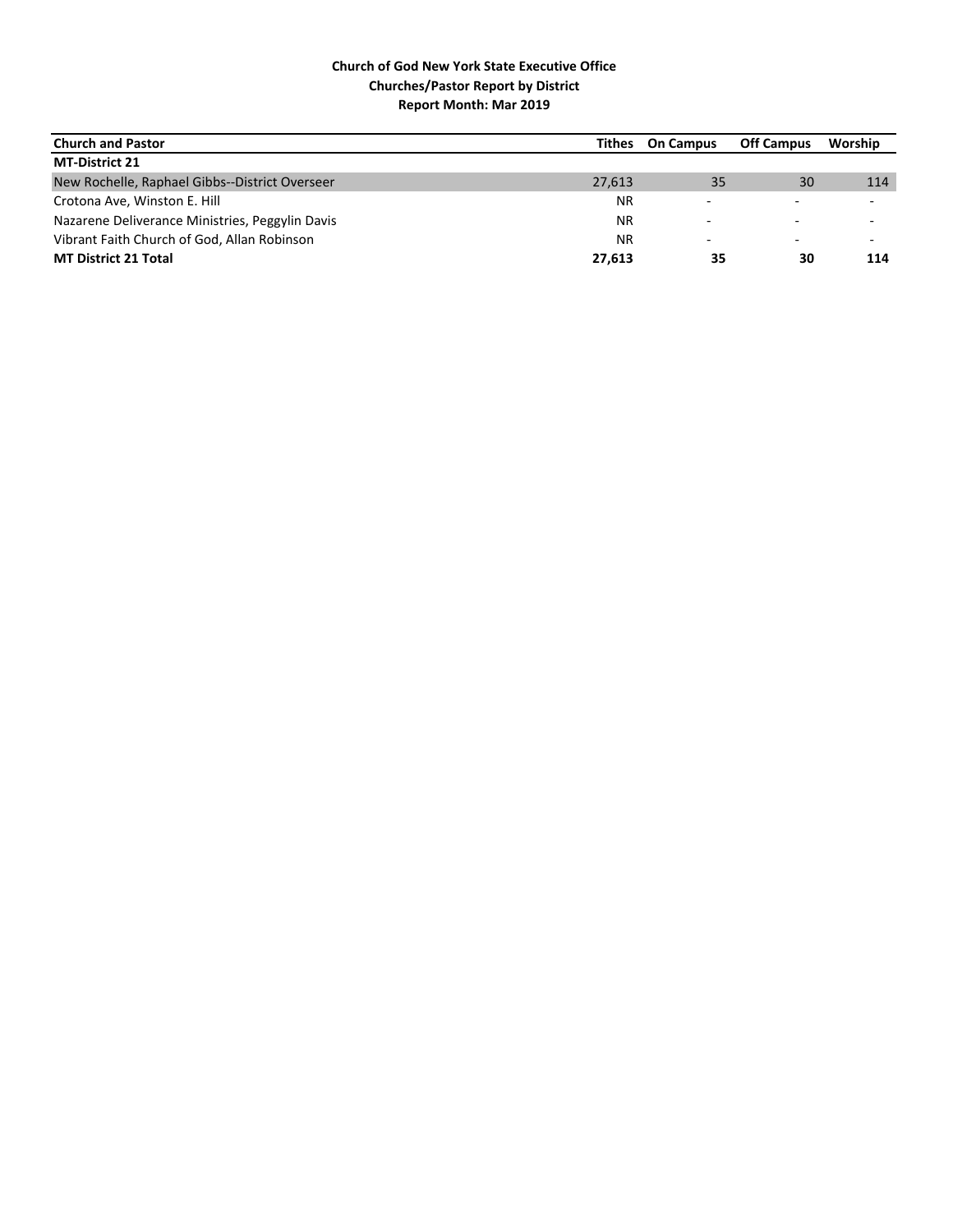| <b>Church and Pastor</b>                          | Tithes    | <b>On Campus</b>         | <b>Off Campus</b>        | Worship                  |
|---------------------------------------------------|-----------|--------------------------|--------------------------|--------------------------|
| LI-District 23                                    |           |                          |                          |                          |
| Tabernacle of Praise Church of God, Jethro Alexis | <b>NR</b> | $\overline{\phantom{0}}$ | $\overline{\phantom{0}}$ | $\overline{\phantom{0}}$ |
| Abundant Harvest Church of God, Daniel Rivette    | <b>NR</b> |                          |                          | $\overline{\phantom{0}}$ |
| Good Seed Church of God, Fritz Jacques            | <b>NR</b> |                          |                          |                          |
| Middle Island Church of God, Machado N. Edmond    | 7,331     |                          |                          | $\overline{\phantom{0}}$ |
| LI District 23 Total                              | 7,331     |                          | $\overline{\phantom{0}}$ | $\,$                     |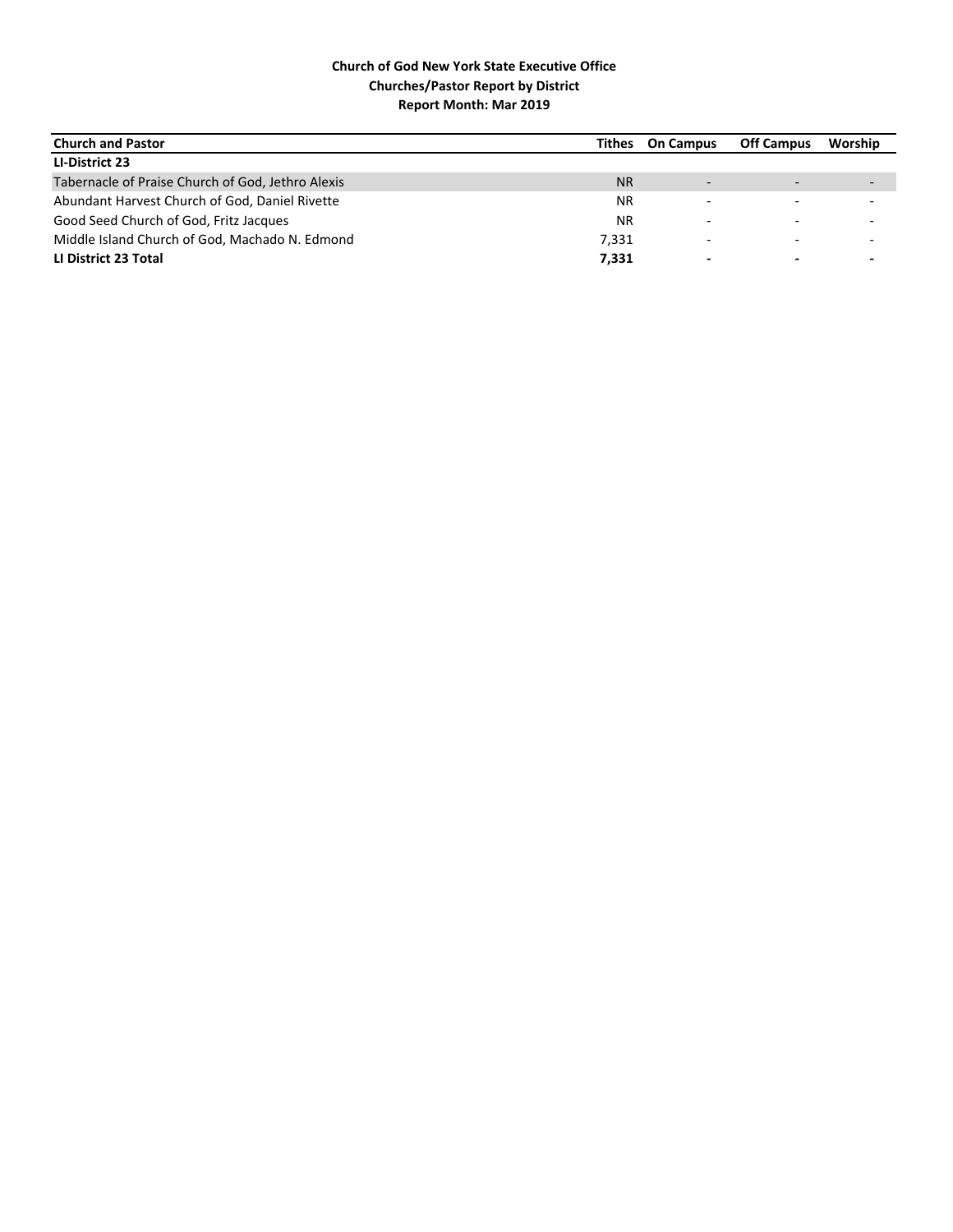| <b>Church and Pastor</b>                                  | Tithes    | <b>On Campus</b>         | <b>Off Campus</b> | Worship |
|-----------------------------------------------------------|-----------|--------------------------|-------------------|---------|
| LI-District 24                                            |           |                          |                   |         |
| True Life Church of God, Hixford Allen--District Overseer | 18.214    | 31                       |                   | 96      |
| Berea New Testament, Isaac McIntosh                       | 5,446     | 10                       | 10                | 12      |
| Dunamis New Testament Church of God, Neil Clarke          | 16,400    |                          |                   | 77      |
| New Life Worship Center Church of God, Raymond L. Rose    | <b>NR</b> | ۰                        |                   |         |
| Prayer Of Jabez, Janet Matthews                           | 6,391     | 27                       | 23                | 44      |
| Rehoboth House of Praise, Junior Rhodes                   | 38,820    | 40                       |                   | 171     |
| Showers of Blessing Church of God, Noel Henry             | <b>NR</b> | $\overline{\phantom{a}}$ |                   |         |
| Upper Room Assembly, Jean Maurice                         | 7.484     | 39                       | 15                |         |
| LI District 24 Total                                      | 92,756    | 147                      | 48                | 400     |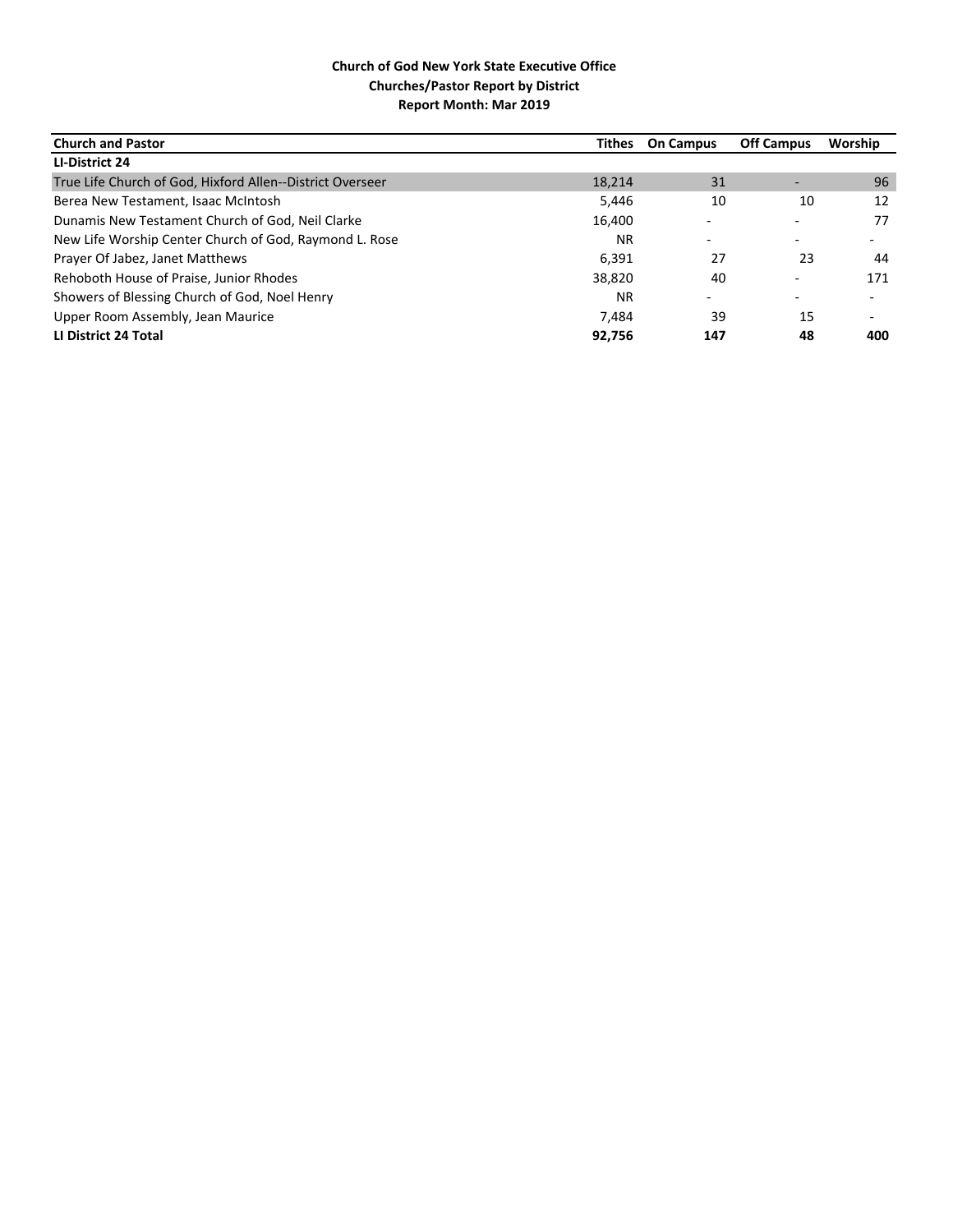| <b>Church and Pastor</b>                                  | Tithes    | <b>On Campus</b>         | <b>Off Campus</b> | Worship                  |
|-----------------------------------------------------------|-----------|--------------------------|-------------------|--------------------------|
| <b>MT-District 25</b>                                     |           |                          |                   |                          |
| Eastchester Church of God, Devon Dixon--District Overseer | 56,755    | 55                       |                   | 160                      |
| Cathedral of Life Church of God, Blanca Giron             | <b>NR</b> | $\overline{\phantom{0}}$ |                   | $\overline{\phantom{0}}$ |
| Living Hope-Bronx, Astley Byron Meeks                     | 12,797    | 90                       | 30                | 89                       |
| New York-5th Ave, Devon Daniel                            | 1,583     | $\overline{\phantom{0}}$ | 20                | 29                       |
| Restoration Church of God, Maureen Palmer                 | <b>NR</b> | -                        |                   | $\overline{\phantom{0}}$ |
| The Believers, Norman Wisdom                              | 10.481    | 53                       | -                 | 53                       |
| <b>MT District 25 Total</b>                               | 81,616    | 198                      | 50                | 331                      |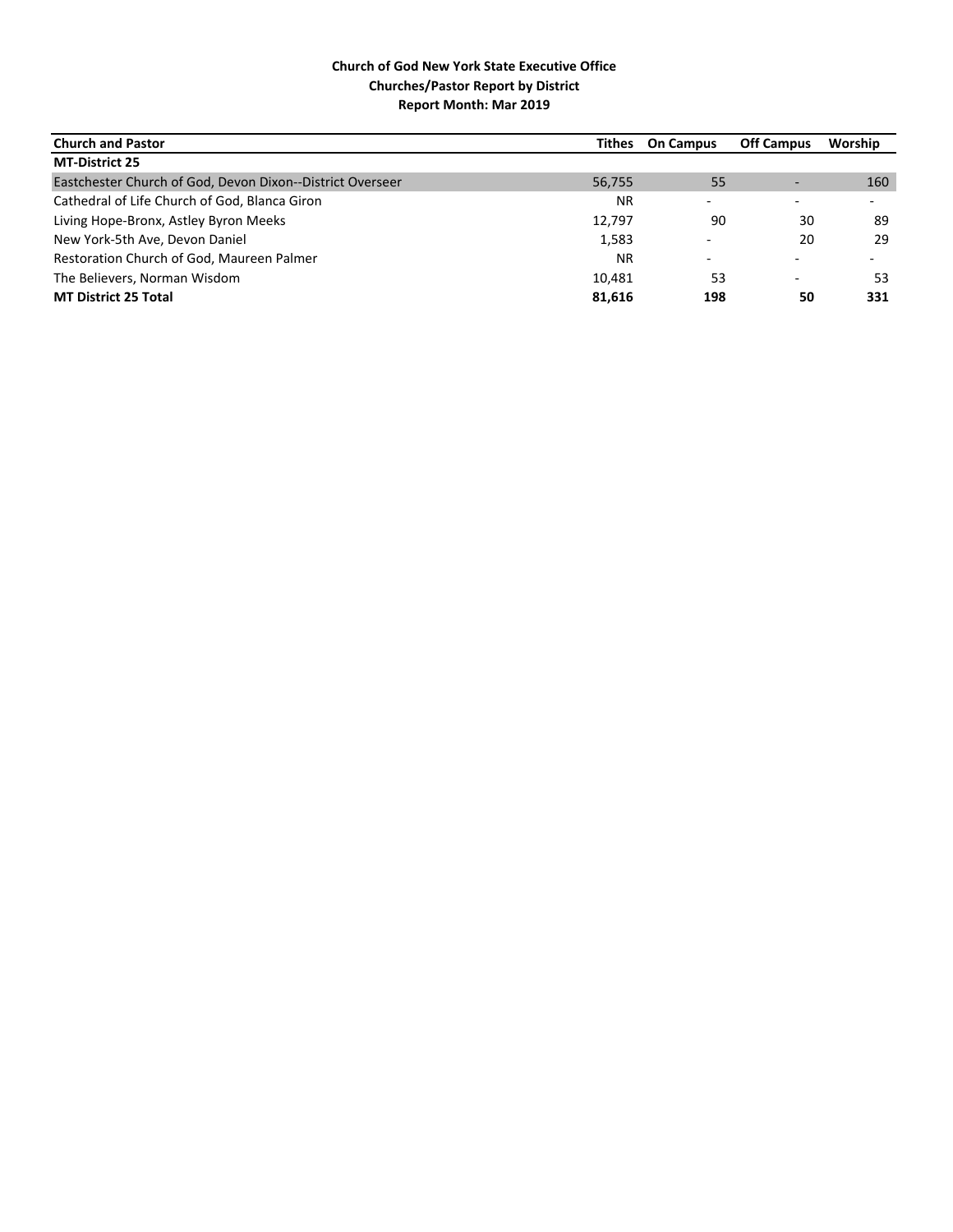| <b>Church and Pastor</b>                                 | Tithes    | <b>On Campus</b> | <b>Off Campus</b> | Worship                  |
|----------------------------------------------------------|-----------|------------------|-------------------|--------------------------|
| <b>MT-District 26</b>                                    |           |                  |                   |                          |
| Brooklyn Cathedral of Praise, Aubrey Brown               | 27,062    |                  |                   | 119                      |
| Church Ave, Eric Joseph                                  | 26,551    | 22               | 10                | 98                       |
| Classon Ave, Urlin Grey                                  | 12,141    | 54               | 40                | 78                       |
| Faith Church of God Ministries - Brooklyn, Michael Grant | 10,881    | 29               | 15                | $\overline{\phantom{0}}$ |
| Rhema                                                    | <b>NR</b> | ۰                |                   | $\overline{\phantom{0}}$ |
| <b>MT District 26 Total</b>                              | 76,635    | 105              | 65                | 295                      |